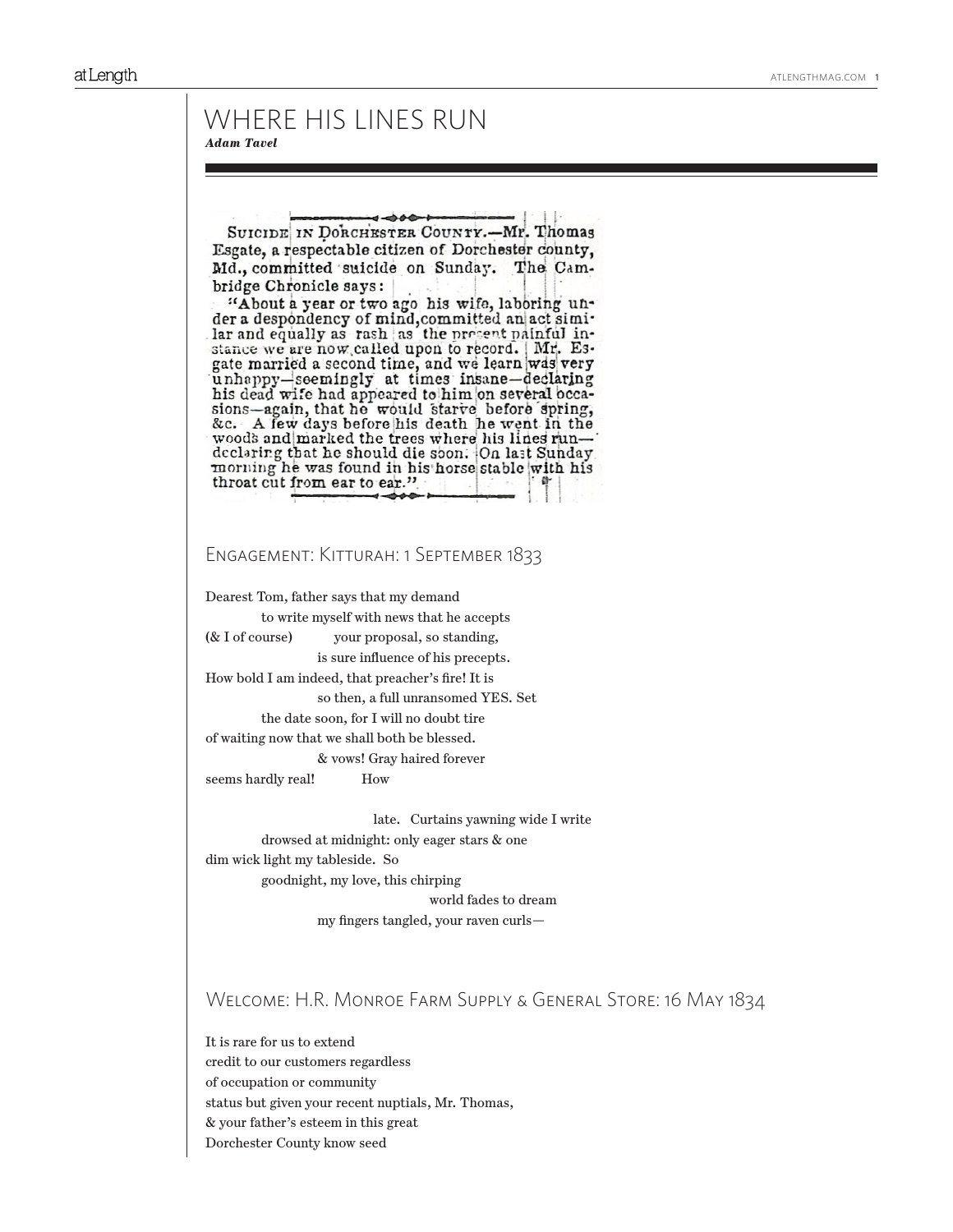#### ATLENGTHMAG.COM 2

#### at Length

WHERE HIS LINES RUN *Adam Tavel*

& handcraft implements from our shelves have, for generations, helped hearty fortunes sprout. This month flaying spades, cart jacks, steel froes & corn flails straight from London by way of Baltimore; southern raids on lingering Nanticoke brought surplus beads & arrowheads fashioned from femurs of wild Assateague ponies; cut petunias freshly bundled for the Missus make a splendid housewarming & our raspberries sweetest on the Shore. Eager are we to be your general for life & pray to have the courtesy of your commerce but for Saturday eventide—we proudly observe Sabbath at sundown as the good Lord intended.

# Arrival: Kitturah to Candice in Wye Wills: 21 March 1840

Twins, dear sister, twins! Two & forty weeks' labored waiting, fears a second child at thirty-five & then this week *two*

arrive! Of course we chose good Gospel names, our John all banshee

wail & James

his manner meek

even napping

when his brother thrashes wildly.

I tell myself I've done all this & thrived

before—

 night cries & nursings, how like cold morning fog the early

fond months fade—I try

to let cheer take its place at heart—but nagging fears, the tiny toes & hands, can I endure while Thomas tends log, field & mare, another

season's start? I pray

this birth a part of heaven's plan—: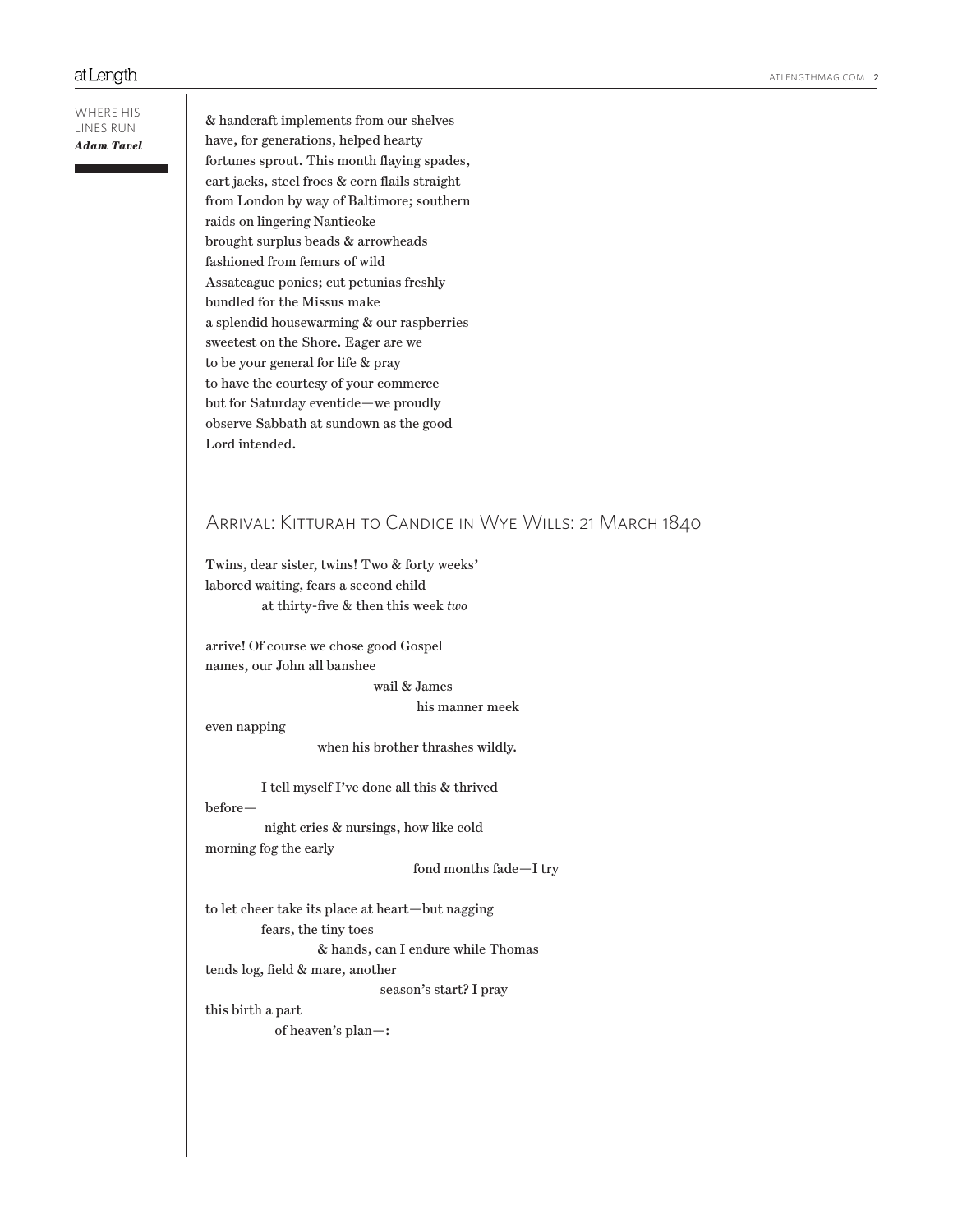$\mathbf{I}$ 

| WHERE HIS<br>Adam Tavel | AFTER THE INCIDENT: THOMAS: 7 JULY 1853                                                   |
|-------------------------|-------------------------------------------------------------------------------------------|
|                         | I won't deny the scene, out there, the barn-<br>won't dare claim you misread the moment's |
|                         | lewdness. You saw it as it was, this farm's<br>damnable tryst & slender hoodoo bitch-     |
|                         | I've sown<br>my sin. These slaves savage bred                                             |
|                         | lack sense or faith, closer                                                               |
|                         | to beast than man                                                                         |
|                         | & I the cur who stooped                                                                   |
|                         | to share their bedbut                                                                     |
|                         | excuseless! Stilled, that urge fanned                                                     |
|                         | to flame-yours alone if fit you find                                                      |
|                         | some spark to warm from this ash-                                                         |
|                         | heap of grief. Fool,                                                                      |
|                         | scoundrel weak                                                                            |
|                         | in will, foul in mind & deed-let                                                          |
|                         | grace redeem the rueful thief                                                             |
|                         | who begged & bore                                                                         |
|                         | his cross beside our Lord's. Still                                                        |
|                         | pledged, this rootless mustard seed                                                       |
|                         | as yours:                                                                                 |
|                         | SELLING THE SLAVE: THOMAS TO JUDGE WHITNEY BROWN: 20 JULY 1853                            |
|                         |                                                                                           |
|                         | Because my eldest lacks the goddamn spine                                                 |
|                         | to heed my fierce command regarding                                                       |
|                         | even this requisite affair, Whitney,                                                      |
|                         | let this letter certify my request                                                        |
|                         | that your chamber act on my behalf:                                                       |
|                         | I want her gone the way I want the wind                                                   |
|                         | my wife to ease her ceaseless rustling.                                                   |
|                         | I want to torch the frigate sail that docked                                              |
|                         | the fiendish cargo of her umber skin                                                      |
|                         | & the trade block gavel that clanged her mine.                                            |
|                         | Let's avoid the furrowed brows-wait upon                                                  |

substantial bid before you sell her south. & should her heifer's womb sag with calf

ram your pitchfork tines through the bulging sac.

# NOTE FOR THE BARN DOOR: KITTURAH: 21 JANUARY 1854

If you remained the husband father beamed you'd be if you had half his warmth & decent honor if that infernal sin of yours meant more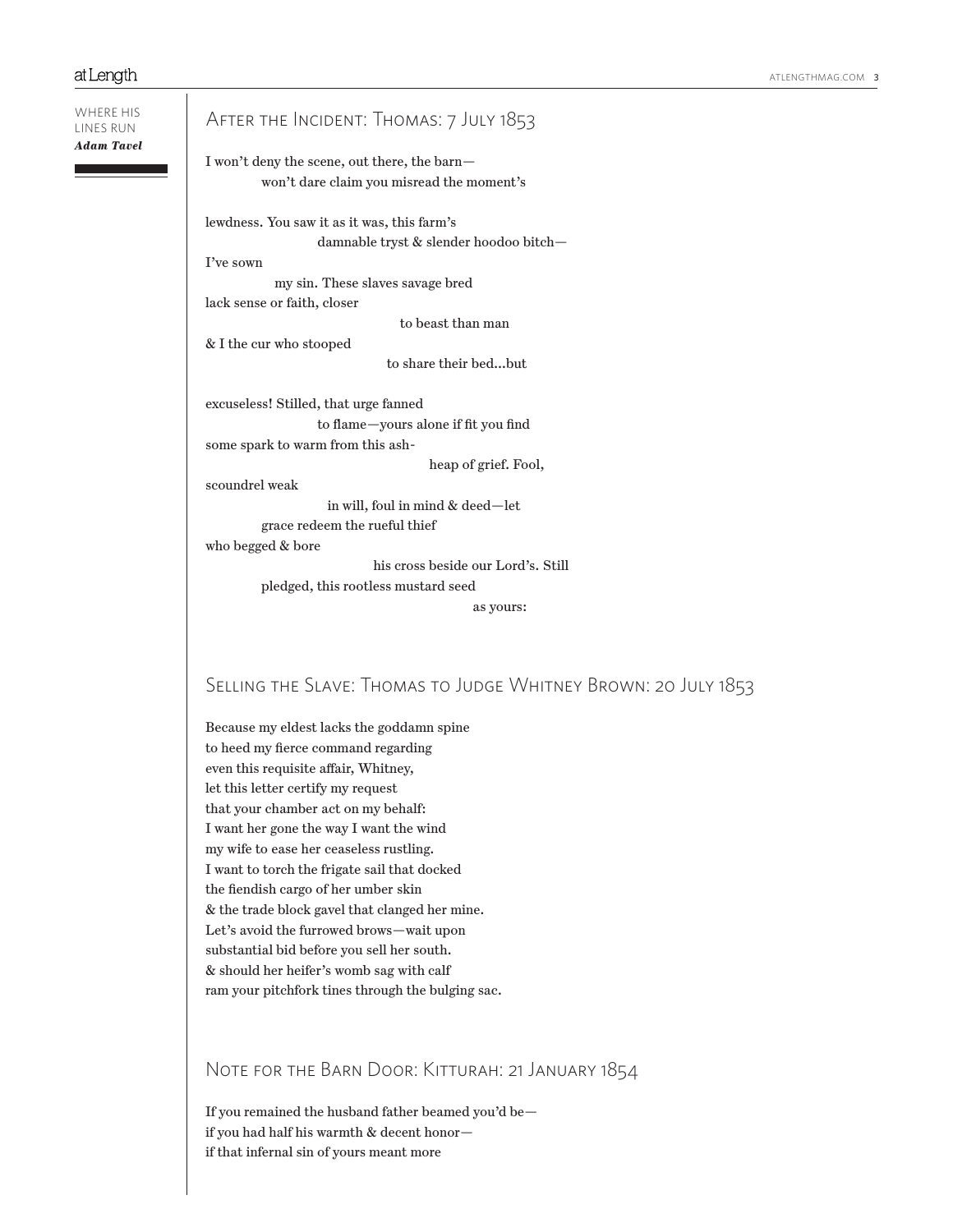WHERE HIS LINES RUN *Adam Tavel*

to you than another shrew among your stinking barn that you could scoff & shoo away if you spared a single word of kindness for my table instead of wasting breath on these thoughtless mares you pet & praise, brushing their silken coats long after our youngest lay blissful dreaming—damn it all Thomas if twenty years of vows could stand to make you keep our bed—if I had strength enough to do the Gospel's will—O Lord if I had wings to brace against the dust—

# Letter to the Undertaker: Thomas: 25 January 1854

Fashion it from marble: crisp burnished dates in serif script. Marble since wind & frost wreck our fallow field even when weeds fail to bury marks of beast & man. My sons

request a chiseled ichthys, that peasant sign that saved the saved from the Coliseum, a sign of ardent faith their hands may trace these long & wearisome years when stark

new moons pass over. Minnows in a tide pool, these wailing boys ripple muddy shallows as if some wave will save them from the sun. Stand it three foot high—cost is no concern

but know that even though my eldest whines I'll not harbor a cross upon my land.

# A Blessing: Ethan Esgate: 1 February 1854

Dearest Thomas, my last earthly wish is prolonged suffering but grace bestowed a waking

miracle to our nightmare. Beloved Victoria with child after lifelong seasons barren & Doctor Burnett confirms

the handiwork of Providence. Only one other such case—a piteous Occohannock squaw—so this assuredly

an angelic anomaly. For the sake of preservation we plead to christen the child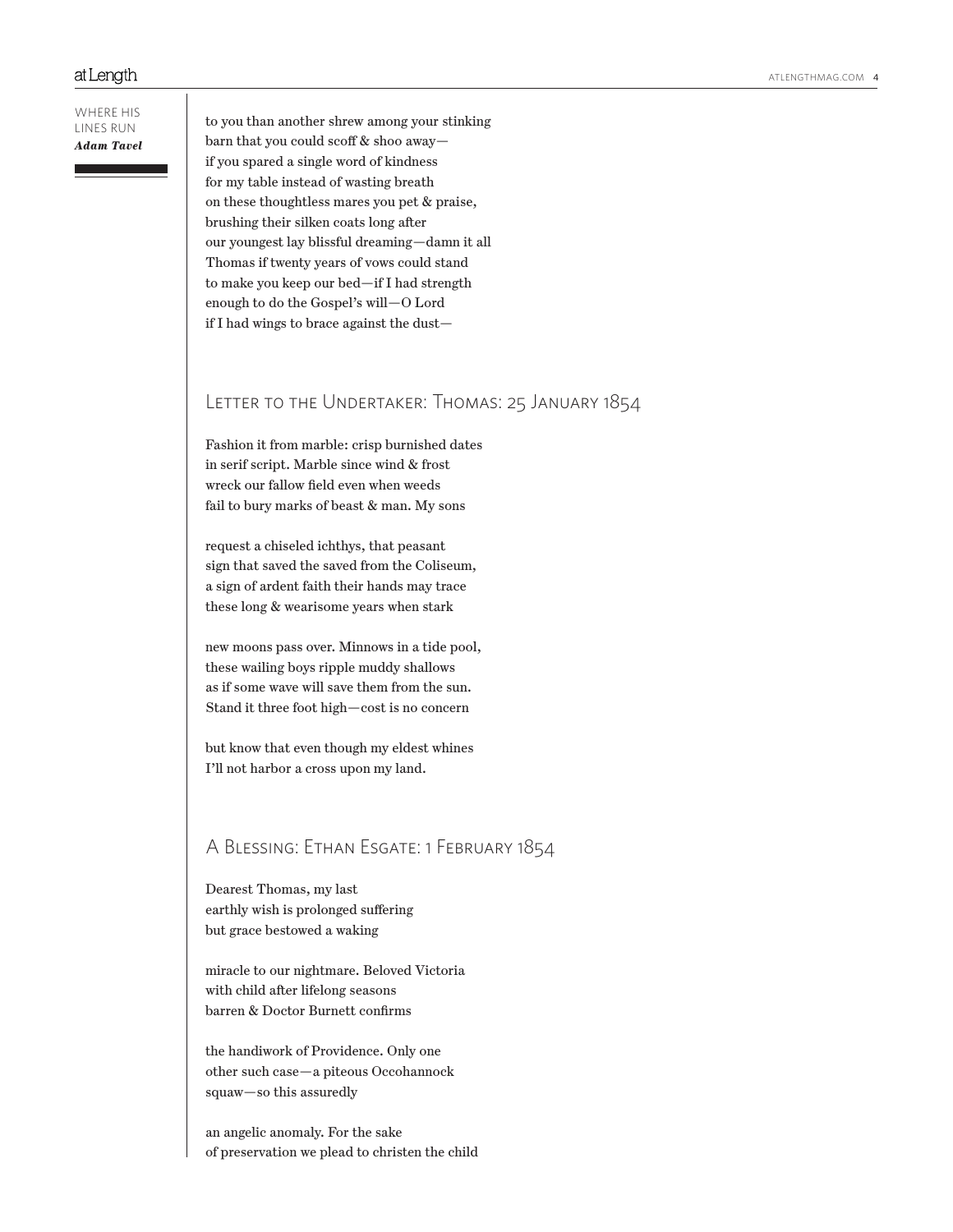| WHERE HIS<br>LINES RUN | Kitturah if indeed she be a girl. Your late                    |
|------------------------|----------------------------------------------------------------|
| Adam Tavel             | silence understood, brother, so only                           |
|                        | respond if our asking strikes too hard                         |
|                        | against the anvil. Our hearts                                  |
|                        | linger open should you want for any                            |
|                        | small thing-plod the grim<br>march of weeks to stitch yourself |
|                        |                                                                |
|                        | whole for your boys if nothing                                 |
|                        | else gets your hands upon an udder.                            |
|                        | I pray these months sprint to bare                             |
|                        | Kitturah beaming in our arms.                                  |
|                        | FIRST NOTE FOR THE GRAVESTONE: THOMAS: 7 FEBRUARY 1854         |
|                        |                                                                |
|                        | The river clots with ice.                                      |
|                        | Where                                                          |
|                        | are your eyes?<br>Snowtracks-mine                              |
|                        | & deer's-mark this wading out,                                 |
|                        | my stagger back to grief I've made                             |
|                        | my Calvary.                                                    |
|                        | Enough.<br>Kitturah, I've hid a box behind                     |
|                        | your marble stone that's lid                                   |
|                        | will never know the sting                                      |
|                        | of nails. Hewn shagbark,                                       |
|                        | your favorite, the one<br>whose leaves you read                |
|                        | beneath while James & John crawled themselves                  |
|                        |                                                                |
|                        | to napping. A sound it was their weeping                       |
|                        | when I laid it down.                                           |
|                        | May its hinges hold                                            |
|                        | this scrap & feeble                                            |
|                        | scrawl, this litany<br>of wilt beside                          |
|                        | month-old ivies,                                               |
|                        | four wreaths browned                                           |
|                        | in snow above your hair                                        |
|                        |                                                                |
|                        |                                                                |
|                        |                                                                |
|                        |                                                                |
|                        |                                                                |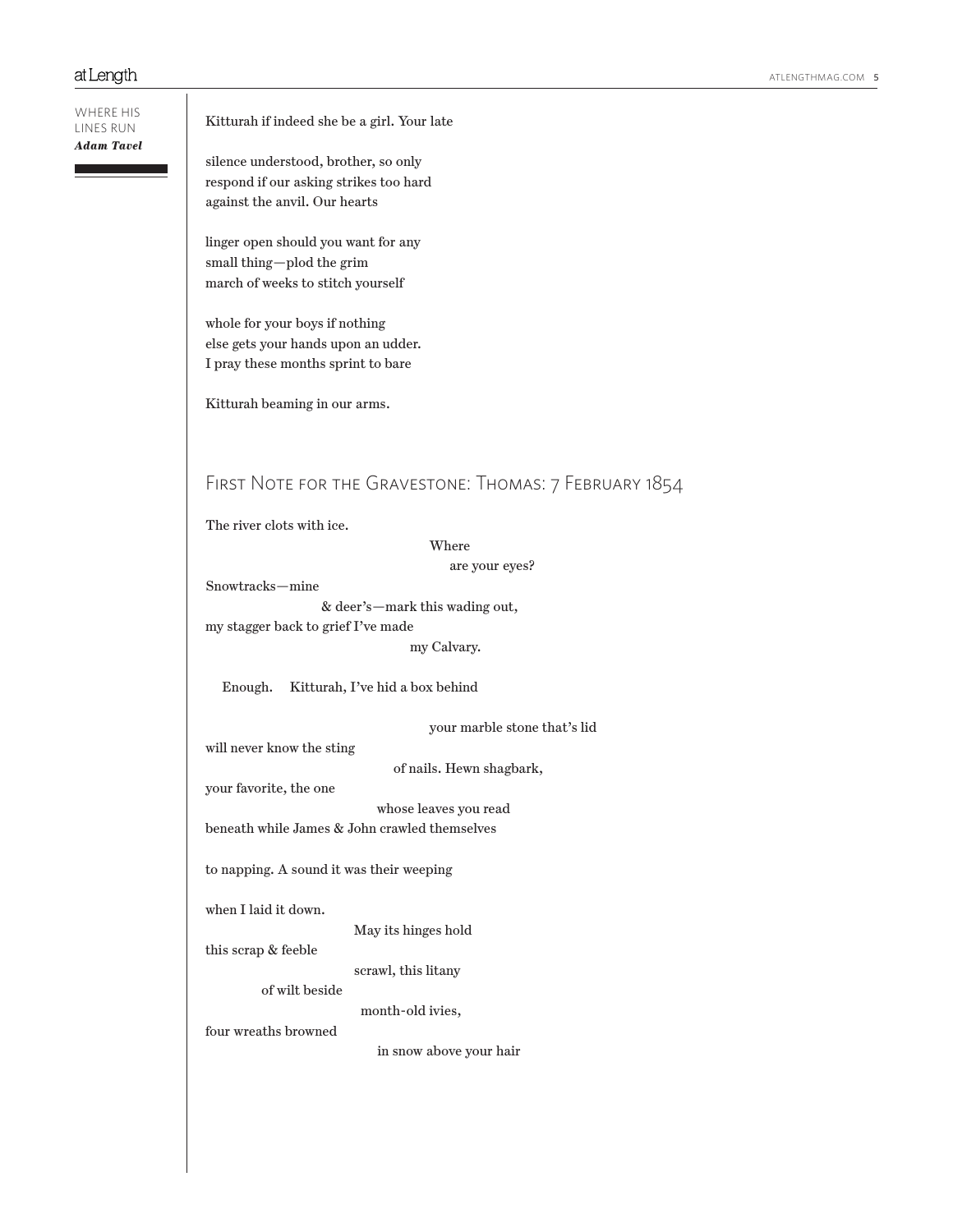#### WHERE HIS LINES RUN *Adam Tavel*

# A Beseeching: Judge Whitney Brown to Geoff Williams: 26 May 1854

Thomas, I said, find some means to bind your tattered threads together—three sons bereft, farm in disrepair, nothing

planted & summer looms! Kitturah's blood was her father's—no forgiving that nigger bitch in the hayloft. Rush,

Williams, the first ferry from Baltimore these words short of their mark & our Thomas a jarred light-bug flitting

against the lid. Intrepid friend, he needs more than this windbag judge to ease his strain. Christ—how I signed

the death register! What lie for their good name & progeny! Prayer, hard as he pushes, a broken barrow!

# Esgate's Weather Diary: August 1854

*Tuesday, the 1st* 

Williams' barn burnt last night. Lost 2 plow, 9 spade & axe, 5 barrel whiskey, countless bushel apples & 3 good horse. The roan still breathing but wrecked—Tom & I held while Williams shot to end it. His Margo. The child sobbed till dawn

## *Friday, the 4th*

Berries, honeysuckle picked with Tom. Lightheaded—after supper nurse with brandy. Another suffocation week. I took to Sarah while mending stanchions but no she said you stink always of horse & still Kitturah to Kitturah you go kneeling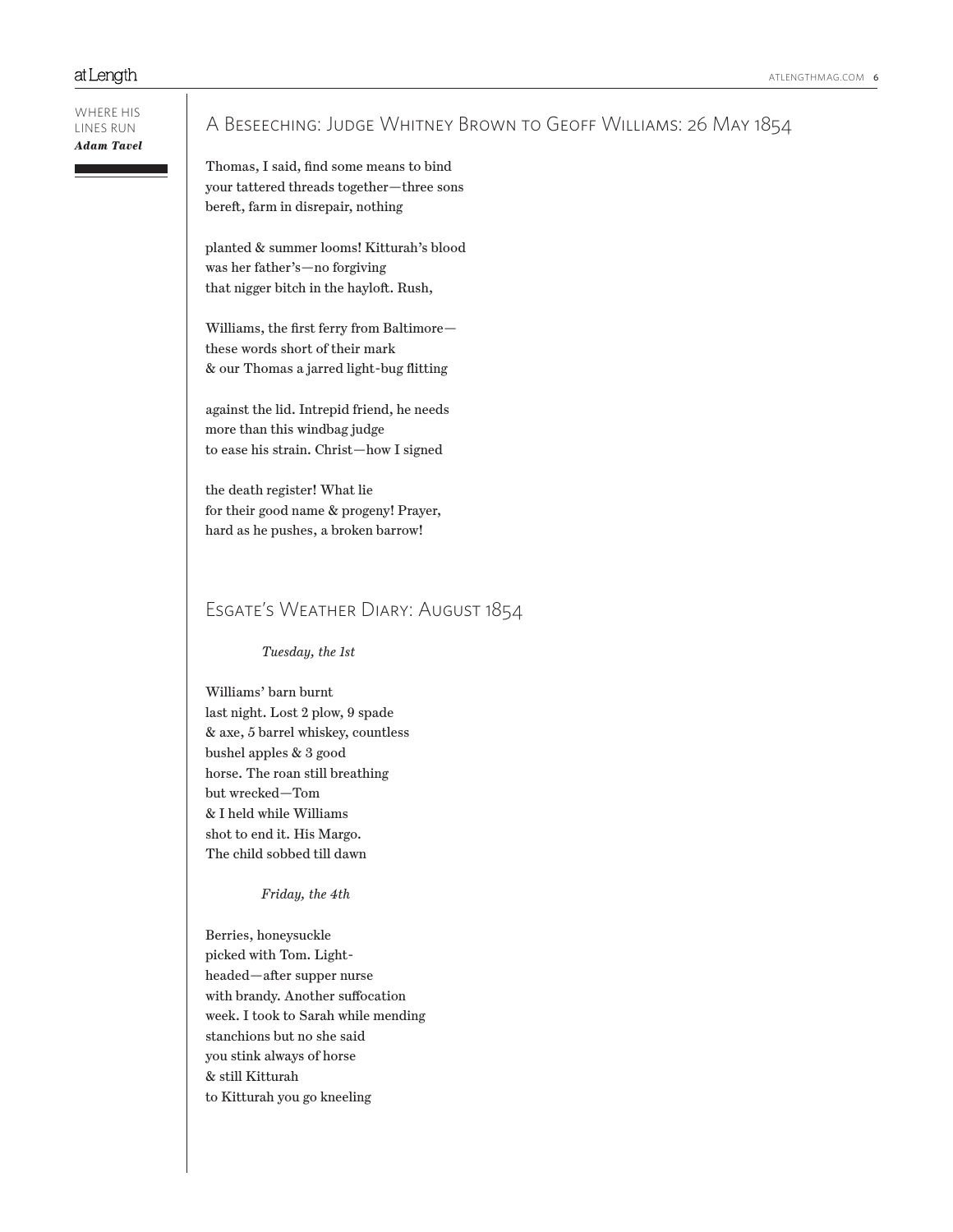WHERE HIS LINES RUN *Adam Tavel*

*Sunday, the 13th* 

Church. Raining. Meadow a damnable swamp. Tended grave with loose straw. Sarah upset another spoilt shirt. Studious, twins reading gospels & Tom pens his doggerel. Why bother Tom I said your verses can they sing can they sing her back

*Monday, the 22nd* 

Mrs. Williams—Evelyn borrowed plow glistening, drenched gingham in the swelter, arms rivering nectar she tilts her straw brim back to show a thin equator of dirt. Bangs like bean-shoots, their slick tips out for air

*Sunday, the 28th* 

3 a.m. Margo in nightgown sat an oak stump petting her sheltie. Watched her gaze cloud-drifts & stars before dreaming she was my little thin one nestled under blankets grain beneath my hands her maize-yellow hair

# PLEA FOR THE HANGOVER: SARAH ESGATE: 5 AUGUST 1854

Not your broke-back sparrow of need all wing & helpless flail, I am your wife now Thomas, a soul for which you once took care before you drank away each cast of stars. I'll not sit idle while you turn this life of ours to some bent trumpet of grief. You're not the only man to lose a bride & lest you lose another heartily I implore you thaw beneath the sun. My face alone— O how you healed those early weeks together, our love a willow's trunk you knew by touch. Thomas I swear I won't abide another dawn your drunken shuffling in.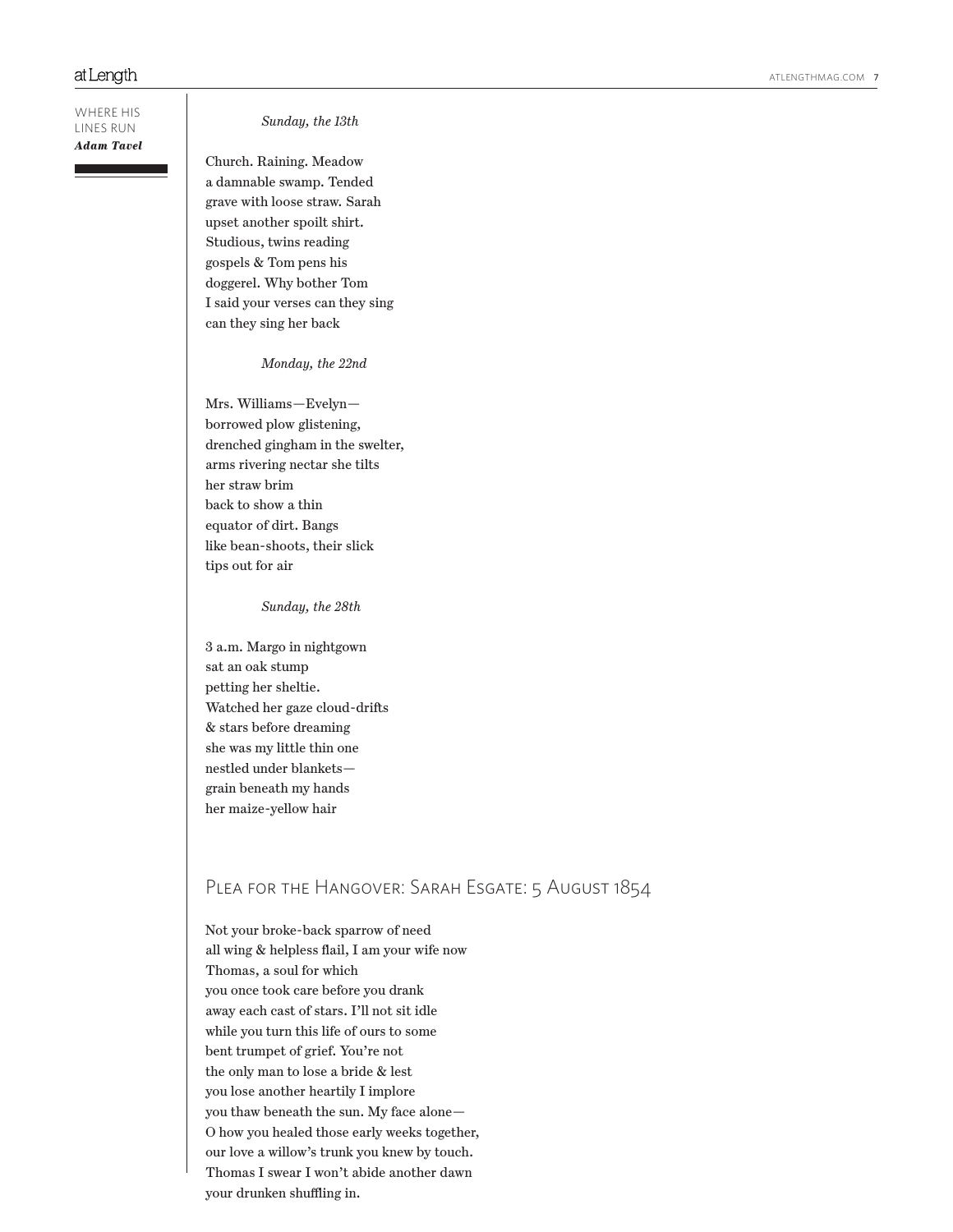WHERE HIS LINES RUN *Adam Tavel*

# Twenty-Second Note for the Gravestone: Thomas: 11 November 1854

I've downed a whiskey sea in silent mutiny, Kitturah, drowning in sweet starch

 & powdered veils—Christmas crinoline, farthingales & Scots wool stockings I cannot let sink with the wreck of memory. Most nights I sit our closet floor thumbing seams. What

June breeze danced

this cotton? What mare

neighing kept my hands

from worship? This much

 I've gleaned—your Holy Tailor runs a hem & rips it out & this our constant dawning. Like a stitch undone

your throat a moment seemed

until my shadow red

shivered in its pool—

# Last Note for the Gravestone: Thomas: 21 January 1855

You called this love a house burning down—

our roof & blistering beams smoldered to wisp & ash, their slow melt to the ground some strange child of smoke my bottle bled & nursed, our sons a drunkard they must endure, nights I stutter your K through marrow, through white souls of maples. Gust any name but hers, Kitturah, blast the steep cinder of my folly. For a time I waded out the riverbed muck your God

& hunched in silt

for His pyrite sheen.

But now what sheen

remains? What window left

to catch these blind pebbles?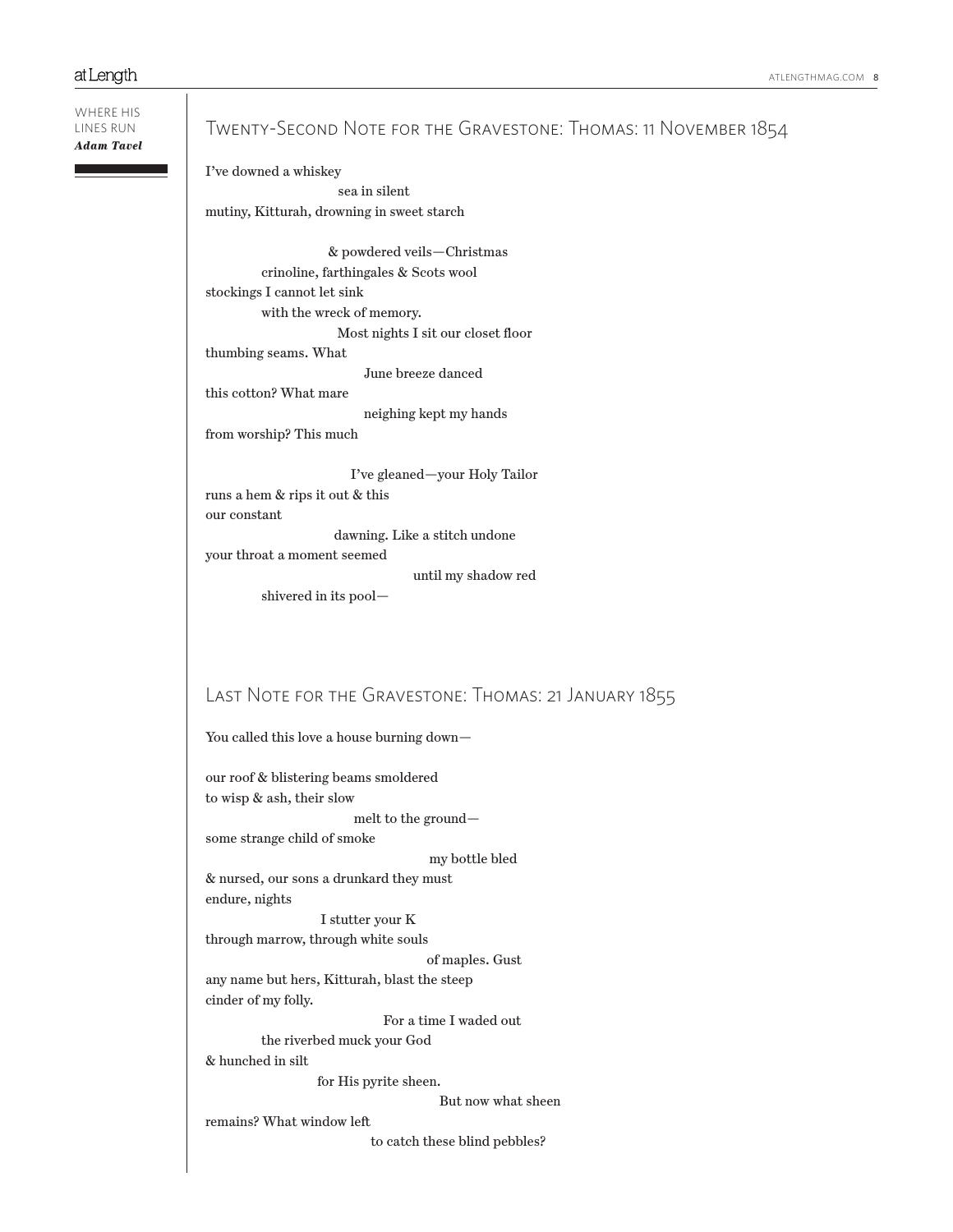| WHERE HIS<br>LINES RUN |                                                                               |
|------------------------|-------------------------------------------------------------------------------|
| <b>Adam Tavel</b>      | These braying phantoms hungry now at dawn.                                    |
|                        | Our blade, one blood, forfeit                                                 |
|                        | to frost & grass.                                                             |
|                        | Note for the Suicide Casket: Thomas Junior: $23$ January $1855\,$             |
|                        | May the bright unfiltered rays                                                |
|                        | through winter maples                                                         |
|                        | lead you homeward, no less mighty<br>than glaring snows that cloak            |
|                        | your final dream. Father                                                      |
|                        |                                                                               |
|                        | what hell you've known, lost                                                  |
|                        | moon-pale nights some                                                         |
|                        | bottle in your hand, soaked                                                   |
|                        | mind awhirl with visions                                                      |
|                        | that cooled the spreading                                                     |
|                        | rash of pain. But                                                             |
|                        | just until another                                                            |
|                        | morrow swirled you back to us                                                 |
|                        | & we invisible,                                                               |
|                        | our farm brinked on failure. We                                               |
|                        | three young boys                                                              |
|                        | grew lean each day you drooped                                                |
|                        | to drench her grave. I'm twenty                                               |
|                        | now, Father. No                                                               |
|                        | small joy or smirking                                                         |
|                        | pride at my likeness could save                                               |
|                        | your end. So greet her                                                        |
|                        | ghost-for John and James                                                      |
|                        |                                                                               |
|                        | only I, my charring wick remains.                                             |
|                        |                                                                               |
|                        | DICTATION: JAMES ESGATE: SOUTHERN CALIFORNIA STATE HOSPITAL: 20 FEBRUARY 1910 |
|                        | My dear nephew, this California gold                                          |
|                        | this light awash & trolley clang<br>sure wealth for any soul                  |
|                        |                                                                               |
|                        | who can hold his own & blister palms<br>till payday. These nights of fading   |
|                        | health I drift from dream to hapless                                          |
|                        | dream, puzzling                                                               |
|                        | at the rust on what we've borne-                                              |
|                        | our farm blood                                                                |